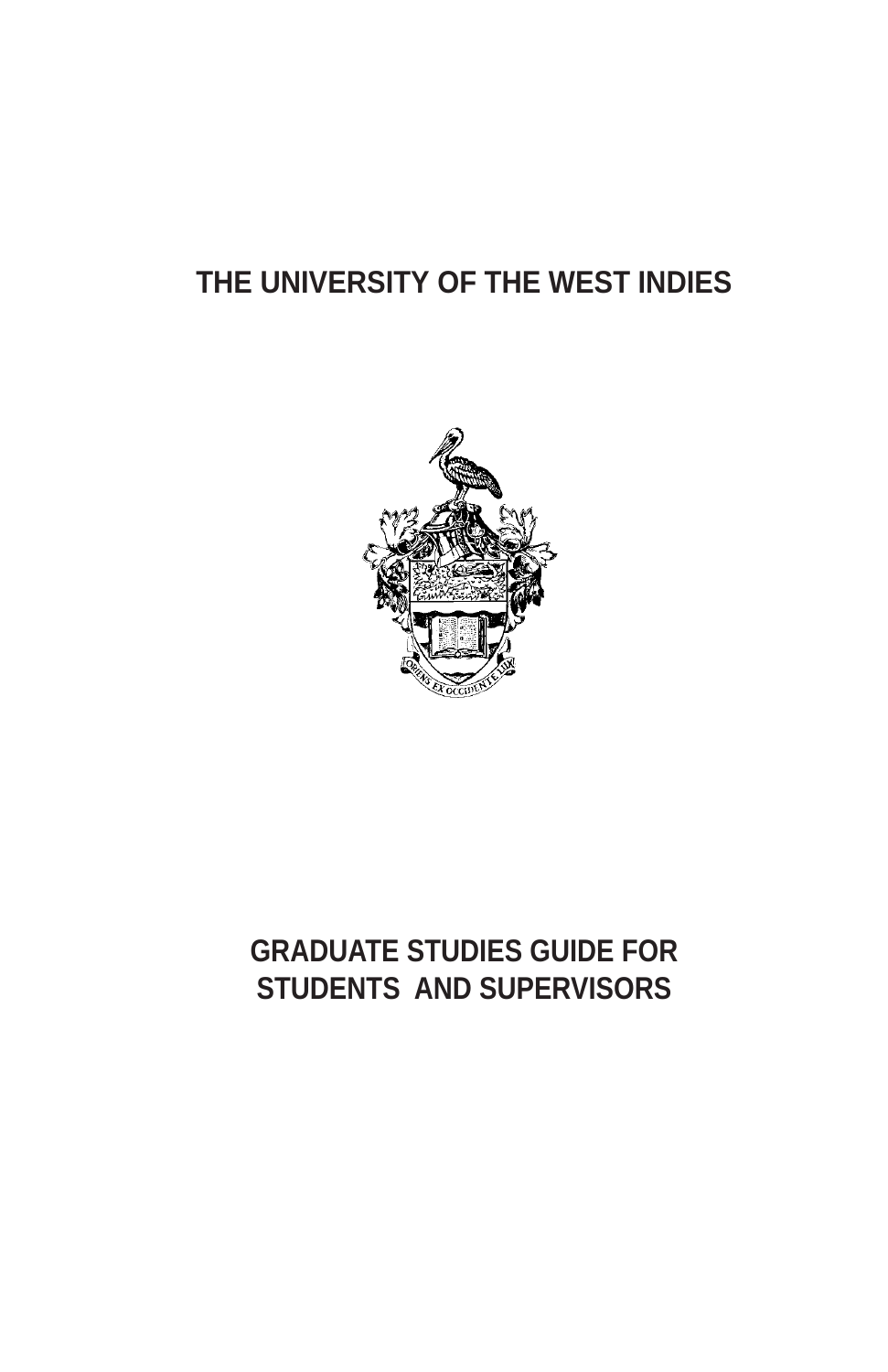# **CONTENTS**

|                                           | Page No. |
|-------------------------------------------|----------|
| <b>Graduate Studies and Research at</b>   |          |
| the UWI                                   | 3        |
| The Administrative Structure for Graduate |          |
| <b>Studies and Research</b>               | 4        |
| On Masters' (M.Phil) and Doctoral (Ph.D)  |          |
| Degrees                                   | 5        |
| Procedural Guidelines for the Upgrading   |          |
| of an MPhil Registration to the PhD.      | 7        |
| The M.A./M.Ed/M.Sc Project Report or      |          |
| <b>Research Paper</b>                     | 10       |
| Responsibilities of Departments/          |          |
| Institutes/Centres                        | 11       |
| Responsibilities of the Supervisor        | 13       |
| Responsibilities of the Research Student  | 16       |
| <b>On Committees of Advisers</b>          | 18       |
| i<br>Appointment                          |          |
| ii<br>Membership                          |          |

iii Duties and Responsibilities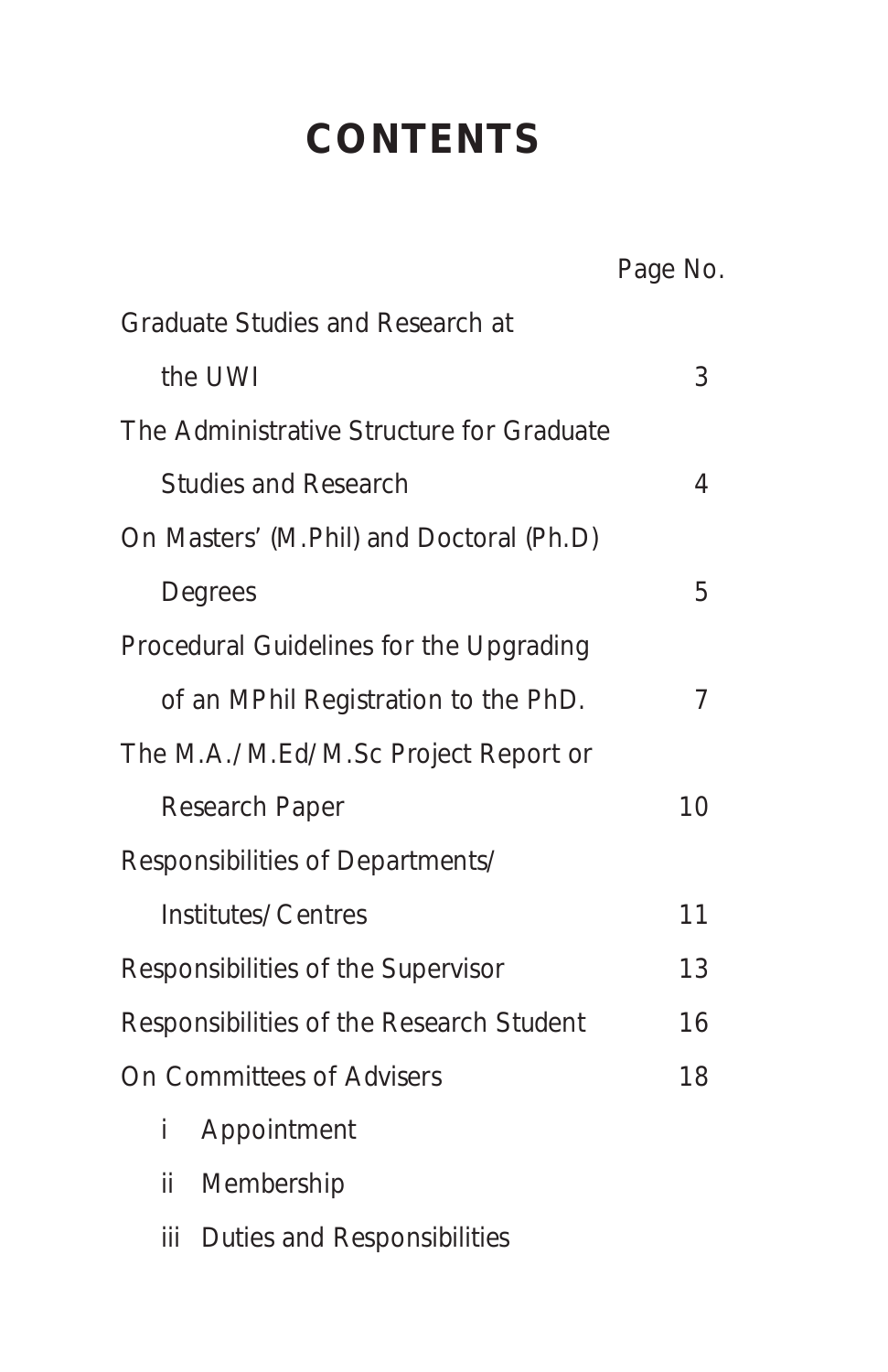### **GRADUATE STUDIES AND RESEARCH AT THE UNIVERSITY OF THE WEST INDIES**

Scholarship, research, creativity and their application to human development are the foundations of university life.

The University of the West Indies is committed to imparting existing knowledge through its diverse undergraduate courses and to advanced training at the graduate level. The foundation of this teaching and training is the University's research work that continuously generates new knowledge and understanding. Research informs the teaching programmes and is applied to human problems and the advancement of society regionally and globally.

Research degrees are offered through the M.Phil. and Ph.D. programmes. In these, students conduct research in conjunction with a supervisor, who is a faculty member and recognized scholar in a particular research field, or with a supervisory team of faculty and other experts in the relevant discipline. Following the award of the research degree, original findings are normally published; thus contributing to the dissemination of knowledge and to development.

Many of the taught Masters' Programmes also include training in research methodology and students are required to submit a Project Report or Research Paper in partial fulfillment of the requirement for the award of the Degree.

Guidelines are provided in this Booklet on the roles and responsibilities of the departments, institutes or centres offering the degrees as well as the roles and responsibilities of supervisors and students. Leadership and coordination are provided through the School for Graduate Studies and Research of the University of the West Indies, St. Augustine Campus.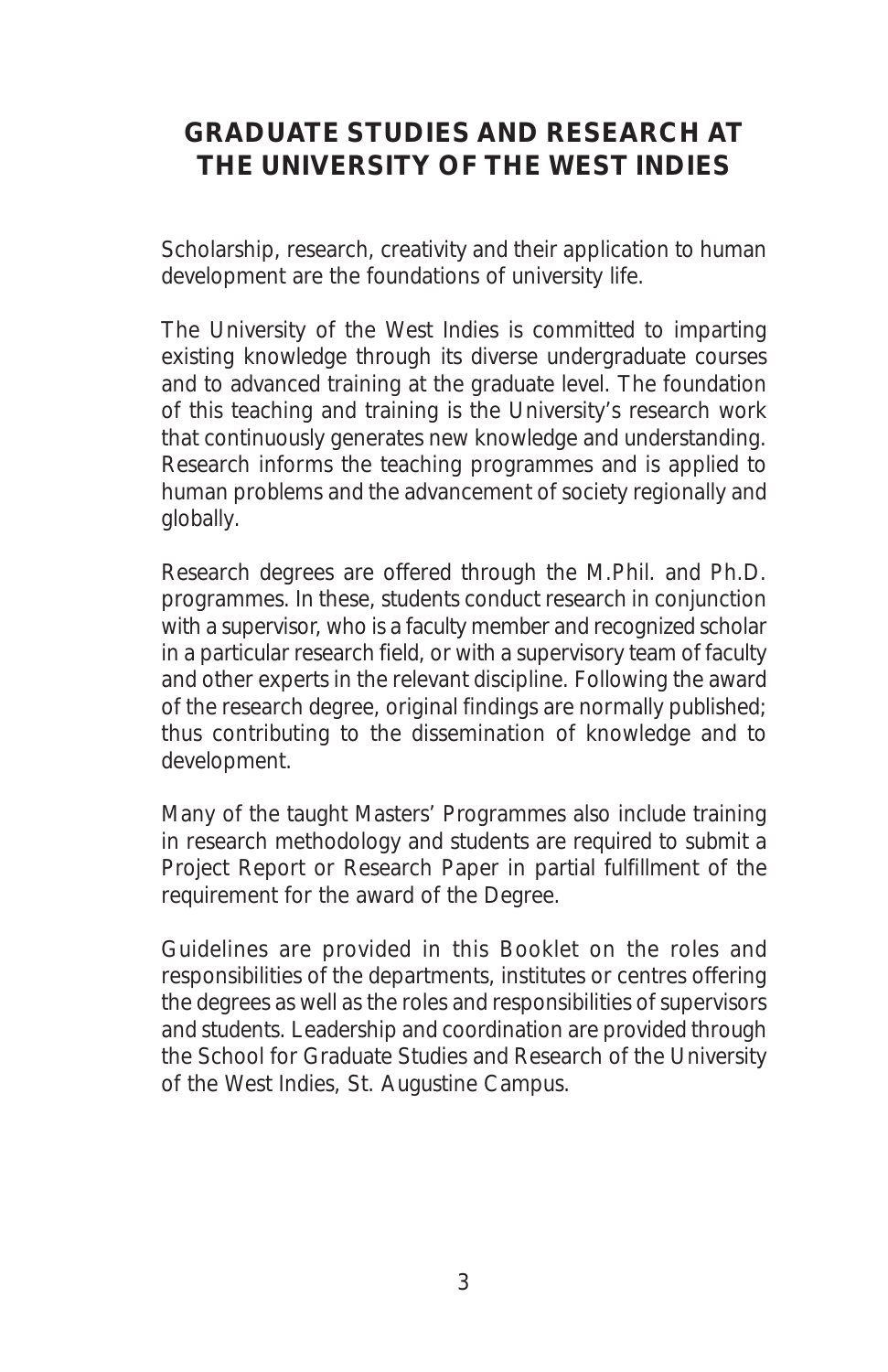### **THE ADMINISTRATIVE STRUCTURE FOR GRADUATE STUDIES AND RESEARCH**

The School for Graduate Studies and Research has overall responsibility for all Higher Degrees offered at the University of the West Indies. The office of the Dean of the School is situated on the Mona Campus in Jamaica. Final approval for the award of degrees, upgrading of registration, new programmes, must come from this office.

On each Campus, there is a Committee for Graduate Studies and Research which is responsible for the administration of all higher degrees on that Campus. This extends to such routine matters as application; registration; supervision; scholarships; progress reports; oral, written, project and thesis examinations; support for research and publication; thesis grants; hardship grants; general information; guidance and counselling and intervention and conflict resolution, where necessary.

In each Faculty, there is a Graduate Studies Sub-Committee which considers applications to that Faculty and makes recommendations. The Sub-Committee also makes recommendations concerning leave of absence, extensions to time limits, and any problems you may have concerning your Programme of Study.

The Administrative Staff in the Office of the School for Graduate Studies and Research at St. Augustine are always willing to assist you with whatever problems you may encounter. Please do not hesitate to come in and seek advice on any matter.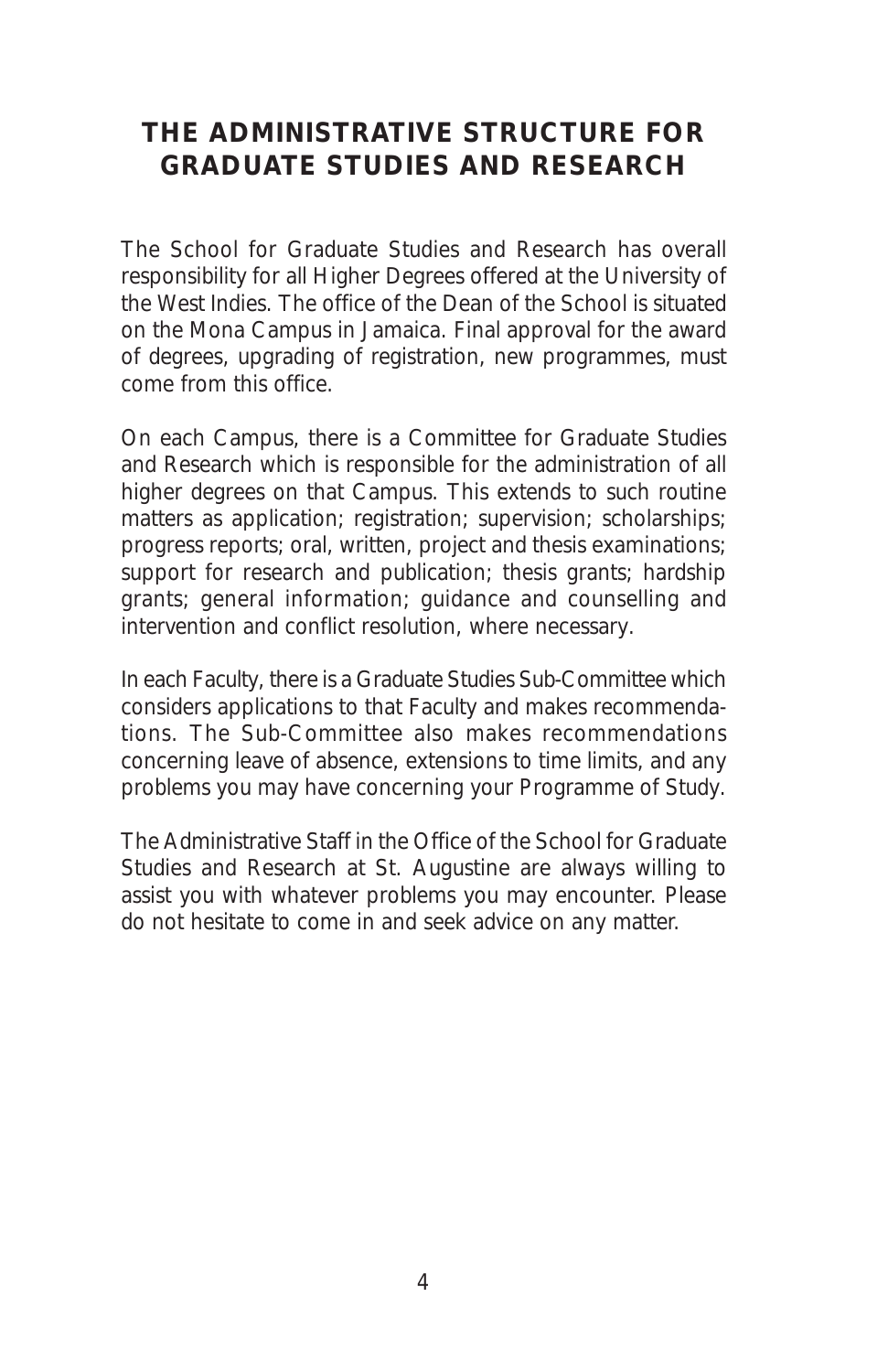### **ON MASTERS' (M.Phil) AND DOCTORAL (Ph.D) DEGREES**

All Masters' (M.Phil or equivalent) and Doctoral (Ph.D) programmes of study at the University of the West Indies culminate in the presentation of a thesis conveying the results of the independent study and research carried out by the Graduate Student. It is necessary for Graduate Students, Supervisors, Advisory Committees and Examiners to ensure that the qualitative and quantitative distinction between the M.Phil Degree and Ph.D Degree be understood and maintained.

#### **THE MASTER'S THESIS**

A Master's Thesis reviews the state of knowledge in a particular field, creates and evaluates a new design or novel experiments in a particular aspect of an area of study or makes an appropriate critique or interpretation of the subject. The Master's Thesis should be evidence of the Graduate Student's ability to review effectively the relevant literature in the field, to undertake independent research and to present the results in a clear, systematic and scholarly form.

It is expected that a Master's Thesis will make at least some independent contribution to knowledge or understanding in the subject area in which the student is working.

#### **THE DOCTORAL THESIS**

A Doctoral Thesis must set forth a significant contribution to knowledge or understanding, adding to or critiquing through approved research methodologies to the current theoretical underpinnings and empirical base in the student's field of study.

The Thesis must be set forth in a scholarly manner demonstrating the original and independent investigations conducted and setting forth unambiguously its achievements, contributions and findings in a format appropriate to Doctoral Theses in the particular discipline.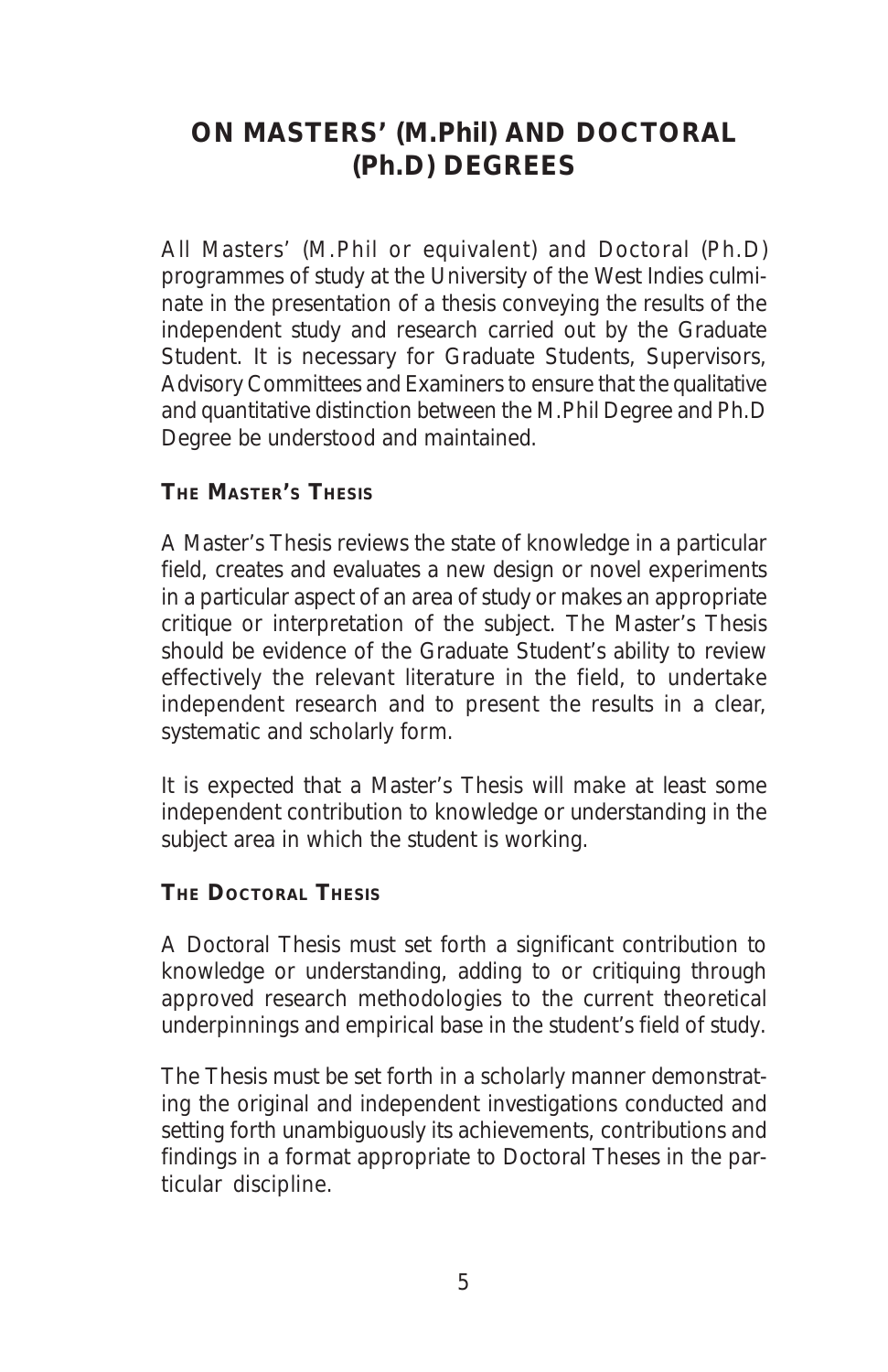The Doctoral Thesis must reflect not only mastery of the subject area under investigation and competence in research techniques, but also the ability to select an important problem for investigation and to deal with it in a mature and competent manner.

The Doctoral Degree is, by nature and tradition, the highest certificate of membership in the academic community. It is meant to indicate the presence of superior qualities of mind, intellectual interest and high attainment and knowledge in a chosen field. It is not conferred merely as a certificate to a prescribed course of study and research, no matter how long or how faithfully pursued. Independent achievement at a high intellectual level is a necessary prerequisite to its conferment. A Doctoral thesis or parts thereof must be judged to be potentially publishable.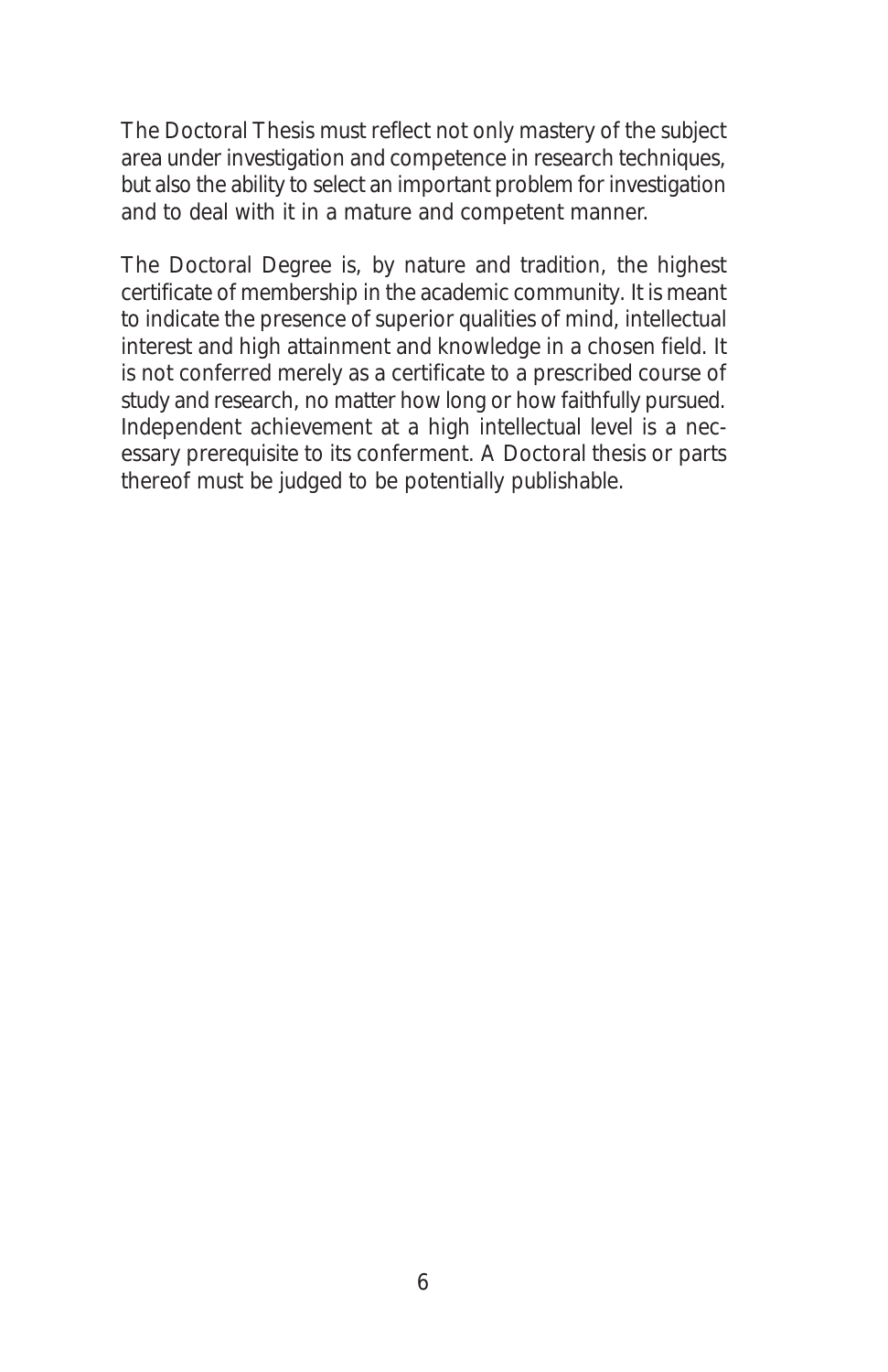#### **PROCEDURAL GUIDELINES FOR THE UPGRADING OF AN M.PHIL. REGISTRATION TO THE PH.D.**

- 1. Postgraduate students who are registered for the M.Phil. Degree and who wish to be considered for the upgrading of their registration to the Ph.D. must request the upgrading in the 2nd year of registration. Applications for upgrading will not be considered after the 3rd year of registration. Applicants should have completed all departmental coursework requirements by this time. Students should apply to the Assistant Registrar (Admissions), School for Graduate Studies and Research to have this matter initiated.
- 2. A Supervisor should state in his/her written report to the Head of Department/Director of Institute/Centre and Assistant Registrar why he/she considers the student to be outstanding and whether in his/her opinion the work can be developed to the level of the Ph.D.
- 3. All M.Phil. candidates should note that students who have submitted for examination outstanding M.Phil. Theses may be recommended by the University Examiners to have their registration status upgraded to that of the Ph.D. This is an alternative route to the Ph.D. but can only be determined after the M.Phil. thesis has been submitted and fully examined.
- 4. All recommendations from Departments/Institutes/Centres for Ph.D. registrations are subject to the approval of the Dean, School for Graduate Studies and Research.
- 5. The following are the procedural guidelines which students, supervisors and Departments/Institutes/Centres should follow in seeking the upgrading of registration status from the M.Phil. to Ph.D.
	- (i) The student should consult with the Supervisor on this matter.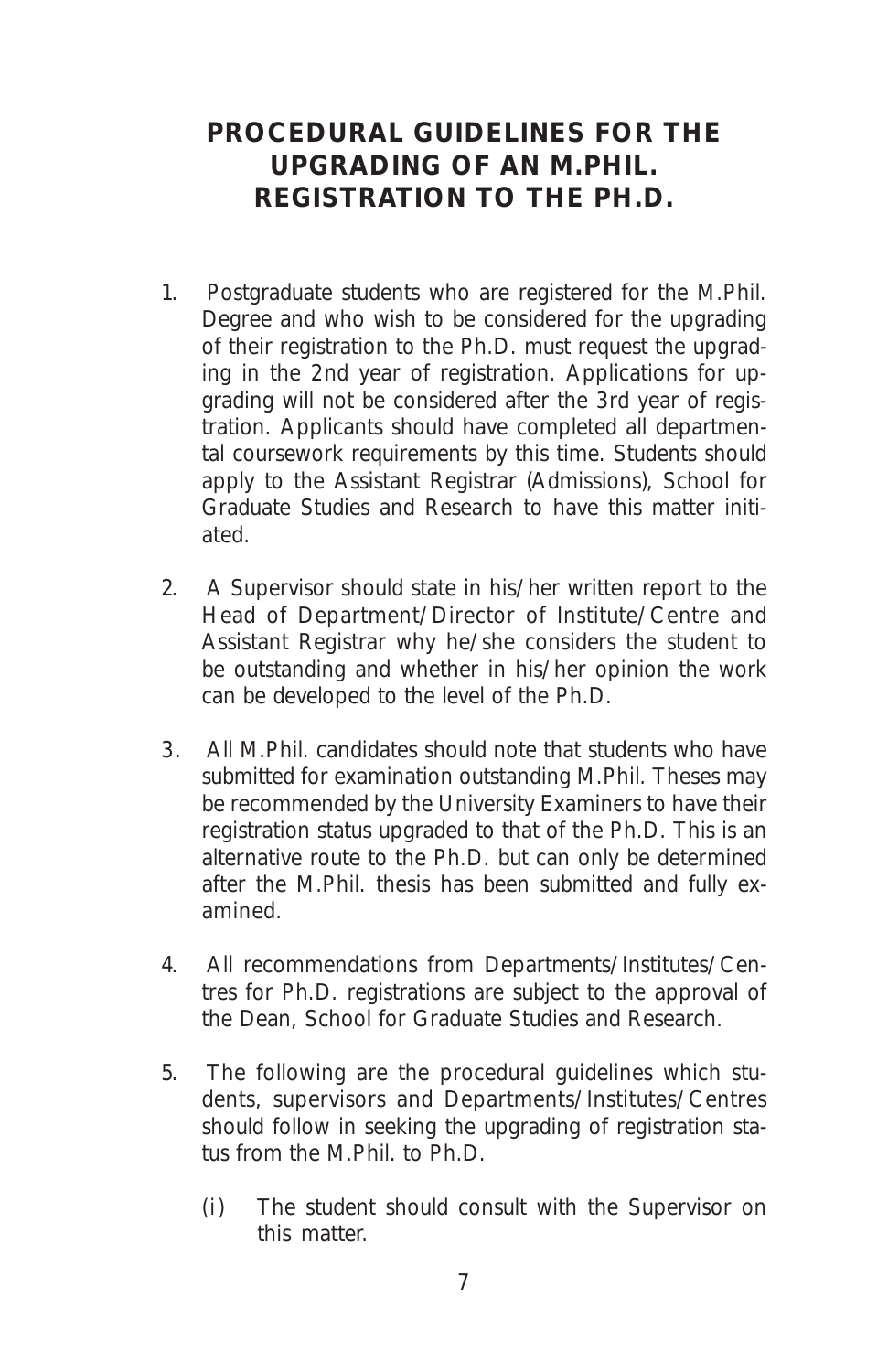- (ii) The student through the Supervisor and the Head of Department/Director of Institute or Centre should apply to the School for Graduate Studies and Research formally seeking upgrading of his/her registration.
- (iii) The Head of Department/Director of Institute or Centre should consult with the Student Advisory Committee, and if he/she is in agreement establishes an Upgrading Assessment Committee. If the Head of Department/Director of Institute or Centre is not in agreement, he/she should submit his/her comments to the Assistant Registrar on the matter, copying his/ her letter to the Supervisor. Campus Committee for Graduate Studies and Research will deliberate and recommend in such instances.
- (iv) If the Head of Department/Director of Institute or Centre is a supervisor in an upgrading matter, he/ she must delegate his/her responsibilities as Head of Department/Director of Institute or Centre in such a matter to a Senior academic colleague in the Department/Institute/Centre.
- (v) The Head of Department/Director of Institute or Centre will appoint an Upgrading Assessment Committee including and independent Chairman, after discussions with the Student Advisory Committee and other Departmental colleagues. He/she will consult also with the Chairman of the appropriate Faculty Committee (where applicable) and the Chairman of the Campus Committee on this matter.
- (vi) The Upgrading Assessment Committee should comprise the Supervisor(s), plus at least two independent Assessors normally chosen from the academic staff of the University, together with the Chairman. In the case of students for whom a Supervisory Committee has been appointed, such a Committee plus the independent Chairman should constitute the Upgrading Assessment Committee.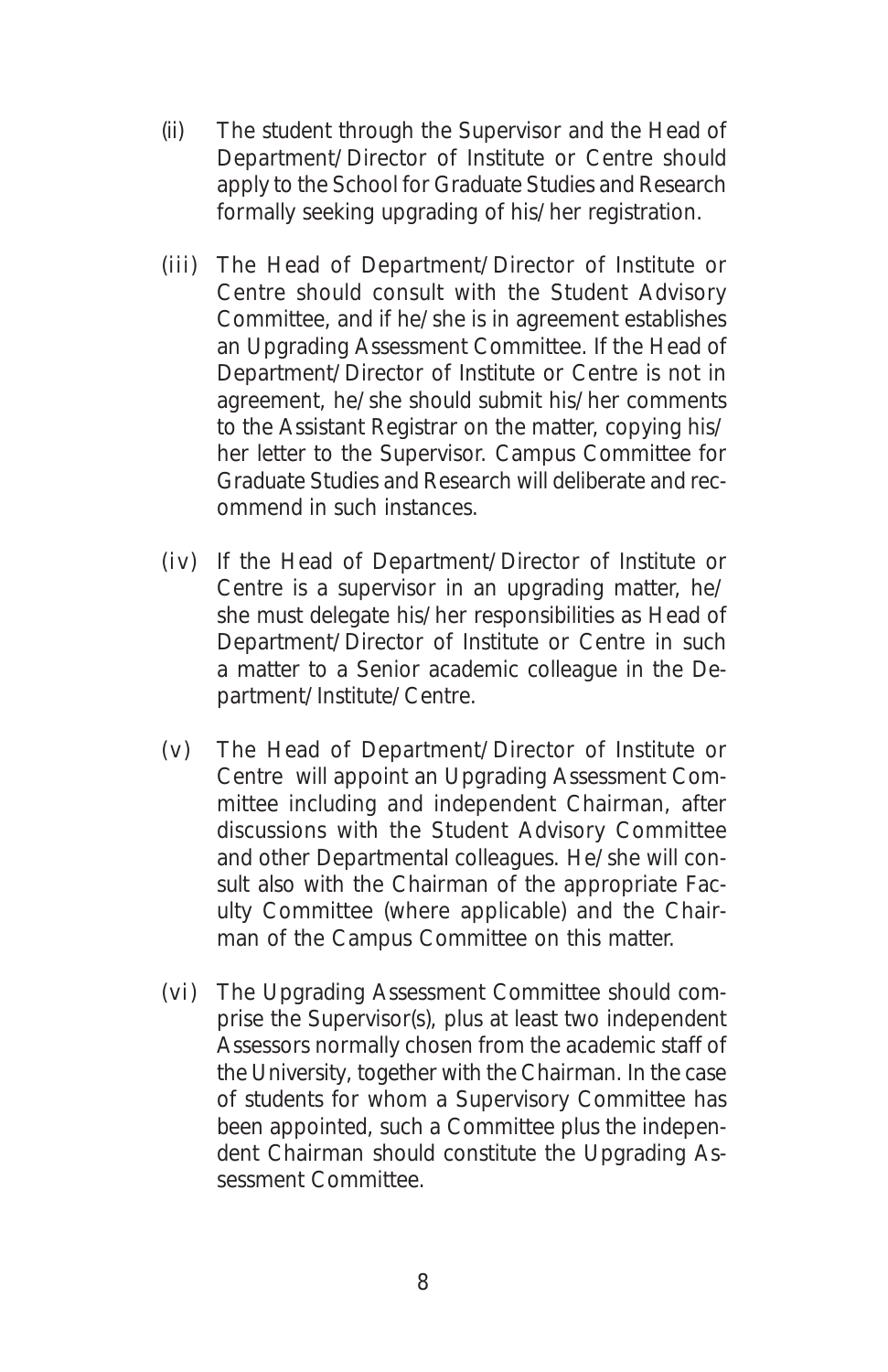- (vii) Assessors should be chosen on the basis of their knowledge and experience at the appropriate level in the area of the student's research. One of the assessors may be drawn from outside the University community in the appropriate circumstances.
- (viii) The designated Chairman should request from the student a copy of his/her Upgrading Proposal for each of the Assessors and a mutually agreed date should be set for the oral presentation by the student of his/her:
	- report on the work done and accomplishments to date under the M.Phil. registration;
	- research proposal to upgrade the work to the Ph.D. beyond the M.Phil. level. Students and Supervisors must note that the Upgrading Assessment Committee will make a rigorous review of the student's past performance and future prospects, so as to evaluate both the student's capacity for independent research at the Ph.D. level and the scope and quality of the expected Ph.D. research.
- (ix) The oral presentation by the student of the upgrading proposal should be conducted by the Chairman, and questions posed to the student by the Assessors. The Chairman will meet with the Assessors after the oral presentation and will receive from them either a joint report or individual reports on the presentation with a recommendation concerning the upgrading and any other relevant issues.
- (x) Such Reports together with that of the Chairman's should be forwarded to the Assistant Registrar for the deliberations of the Campus Committee for Graduate Studies and Research. Campus Committee then submits a recommendation to the Dean, School for Graduate Studies and Research, and the Supervisor and student would be informed by the Assistant Registrar of the decision.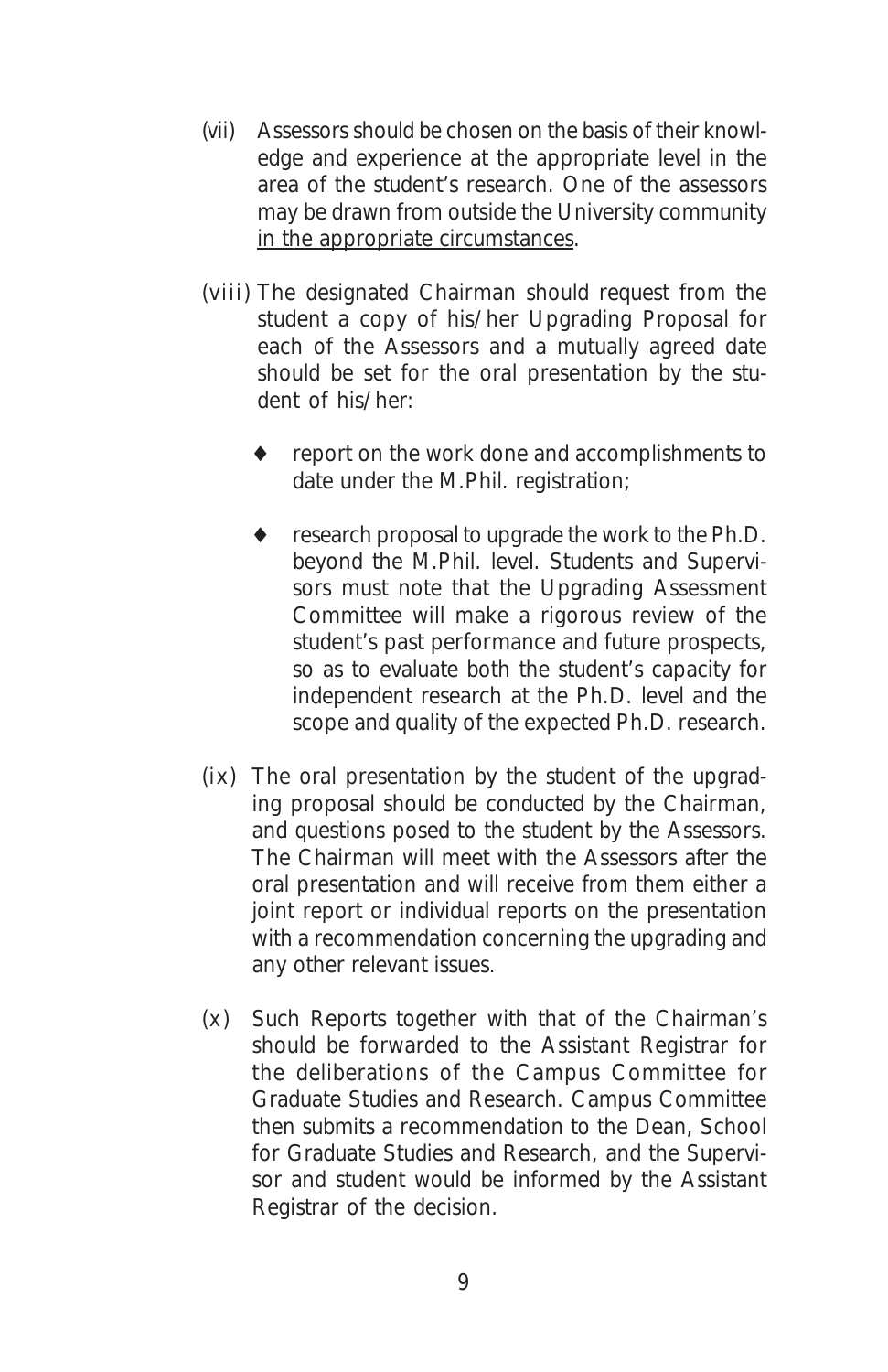### **THE M.A./M.Ed/M.Sc PROJECT REPORT OR RESEARCH PAPER**

The M.A./M.Ed./M.Sc. Project Report/Research Paper completed by students in taught Masters' Programmes should demonstrate:

- $\triangle$  independent, wide ranging reading in the subject area;
- $\blacklozenge$  reasonably in-depth analysis of the literature;
- ♦familiarity with research methods, data collection and analysis, and design and conduct of experiments, as appropriate to the specialisation;
- ♦findings reported in the approved academic style appropriate to the discipline.

It is not expected that the student must necessarily make a contribution to knowledge, but should show a clear understanding of the topic being investigated and its application.

The upper limit in terms of length should be 125 pages, exclusive of notes, bibliography, appendices etc.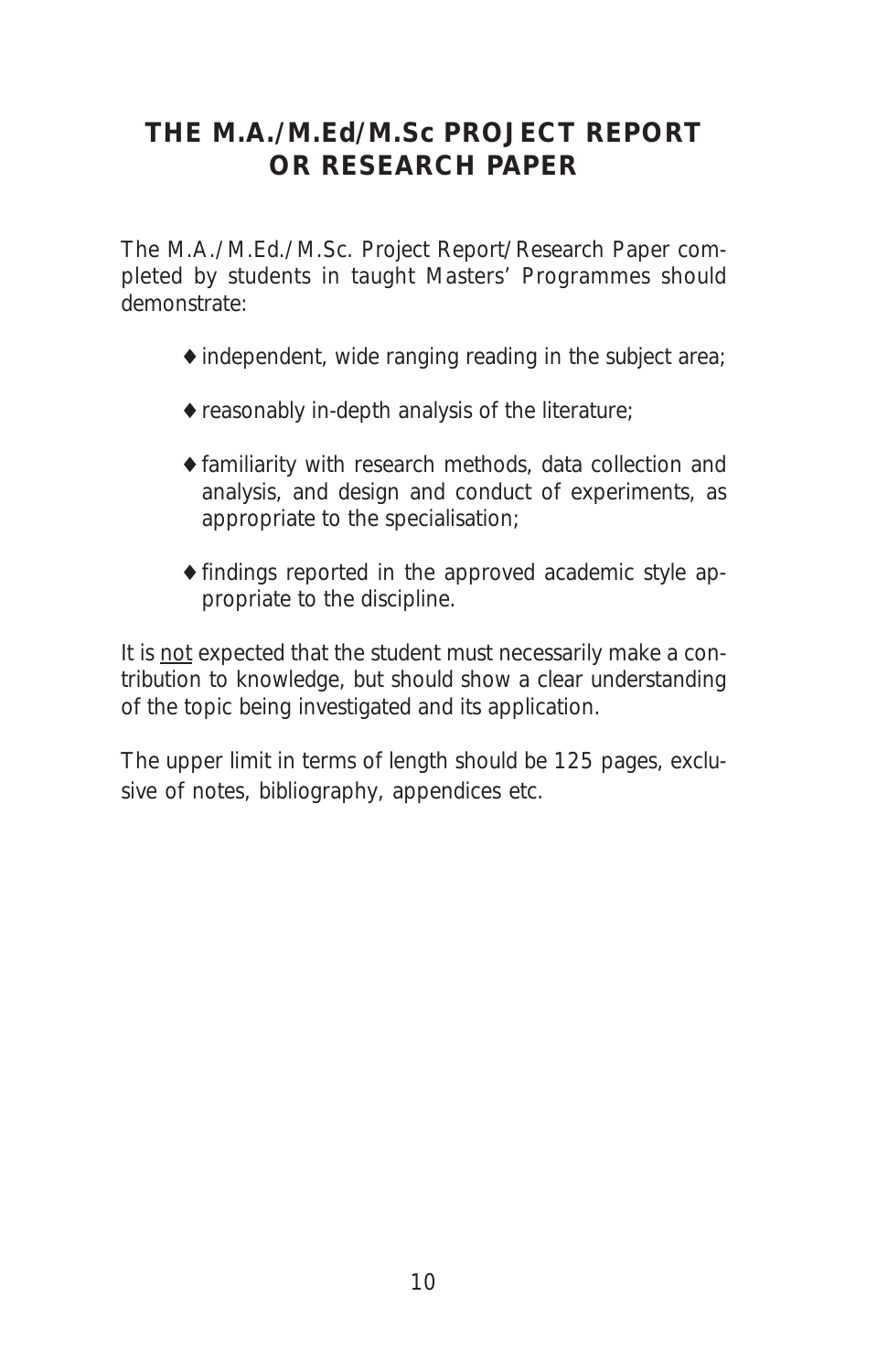### **RESPONSIBILITIES OF DEPARTMENTS INSTITUTES/CENTRES**

#### *Responsibility to the Research Student*

The interaction between Graduate Research Students and the University usually begins with the Department in which there is a research interest. In particular, the Head of Department (or the Director of an Institute) and a particular member of Staff may serve as the very first point of contact. The responsibility of the Heads of Departments/Director of Institute/Centre to research students include:

- outlining to graduate students the areas of research strength in the Department;
- ♦ introducing Graduate Students to members of the academic, technical and administrative staff of the Department, particularly the key research players;
- outlining the expectations of M.Phil. and Ph.D. research and the issues and common problems experienced by students and Departments in the pursuit of such activities;
- providing an outline of the equipment and facilities in the Department for supporting graduate level research;
- identifying areas of support for research students:
	- financial support teaching/research assistantships, demonstratorships, part-time tutoring, etc.
	- office space/a place to study,
	- technical support laboratory space, equipment and materials, technicians, computers, library access, etc.
	- administrative support telephone/fax/e-mail, photocopying, thesis preparation, tea/coffee etc.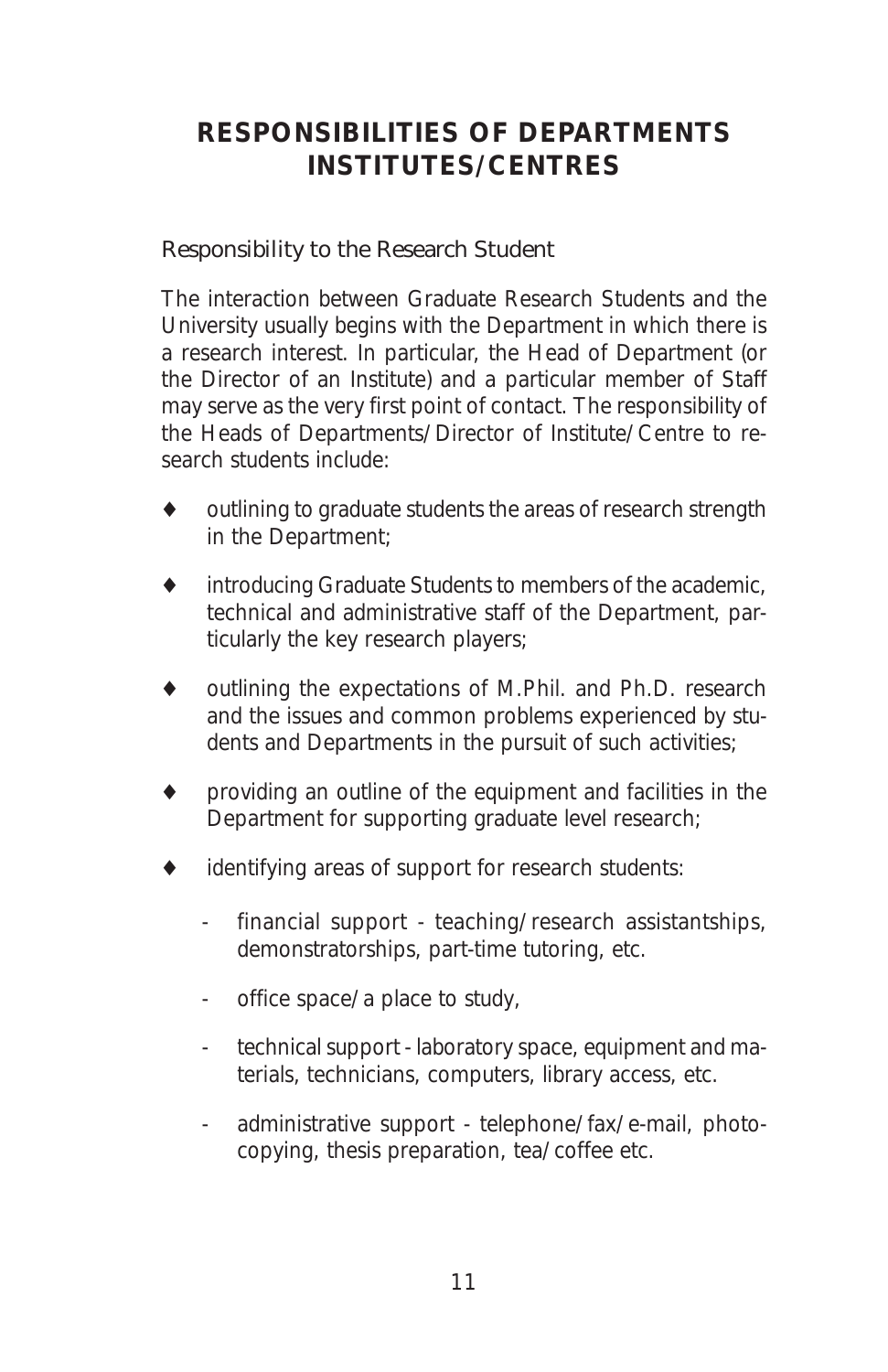- University research funds, Departmental funds, external funding,
- research supervision and Advisory Committees.

It is within Departments that research will be undertaken and it is therefore vital that Heads of Departments create an enabling, supportive environment where the research work of all graduate students and by extension members of academic staff can flourish.

#### *Responsibility to the School for Graduate Studies and Research*

Heads of Departments/Directors of Institutes/Centres have a direct responsibility also to the School for Graduate Studies and Research to ensure progress and quality in terms of graduate research students:-

- ♦ recommending the acceptance of graduate research students
- ♦ ensuring that facilities are available for the conduct of the proposed research;
- ♦ nominating Supervisors and members of Advisory Committees;
- ♦ ensuring progress of all graduate students including the submission of timely progress reports each Semester;
- ♦ conducting research seminars for graduate students;
- ♦ nominating Examiners for Theses.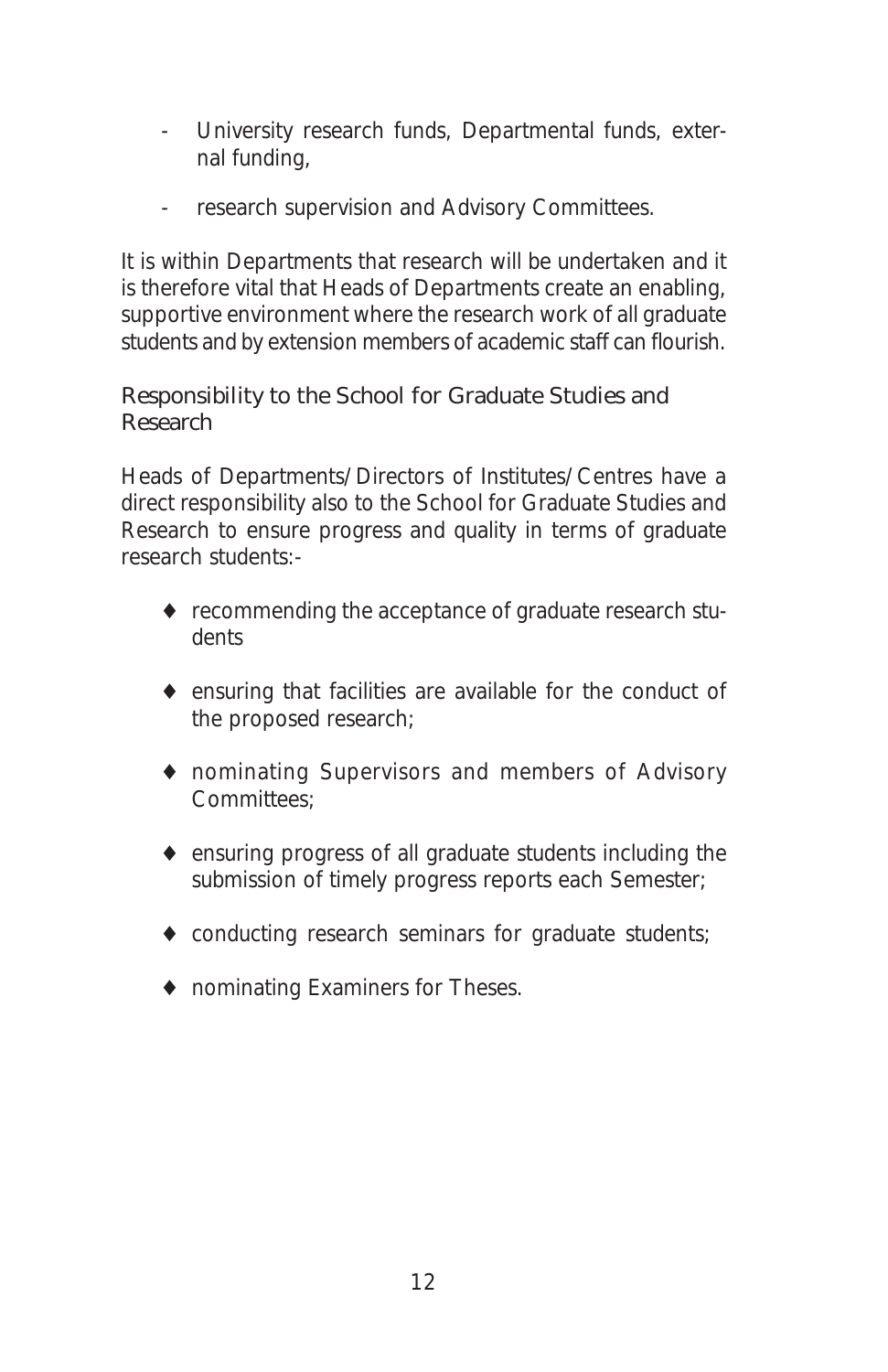### **RESPONSIBILITIES OF THE SUPERVISOR**

- 1. Giving guidance about the nature of research in the relevant discipline(s) and the standard of performance expected at the M.Sc. Project Level, at the M.Phil. or Ph.D levels, about the planning of the research programme, about the objectives and scope of the research to be undertaken, about literature and sources, about requisite techniques (including arranging for instruction where necessary), and about attendance at classes and laboratories where relevant.
- 2. Advising the student of the nature of guidance or comment to be offered on the student's written work, since comments have to be in accordance with the general principle that the work should be the student's.
- 3. Arranging regular meetings with the student, usually once per week and with the Advisory Committee, usually once per semester.
- 4. Being accessible to the student at other times and as the need arises.
- 5. Giving detailed advice on the completion dates of successive stages of the research so that the completed research may be submitted within the scheduled time.
- 6. Requesting written work as appropriate and returning such work with constructive criticism in reasonable time and within the time period stated and or promised.
- 7. Arranging for the student to present his or her research to staff and other graduate students at Graduate Research Seminars at appropriate times during the student's registration.
- 8. Giving general guidance to students, where necessary, on matters pertaining to oral and other examinations, research seminars, etc.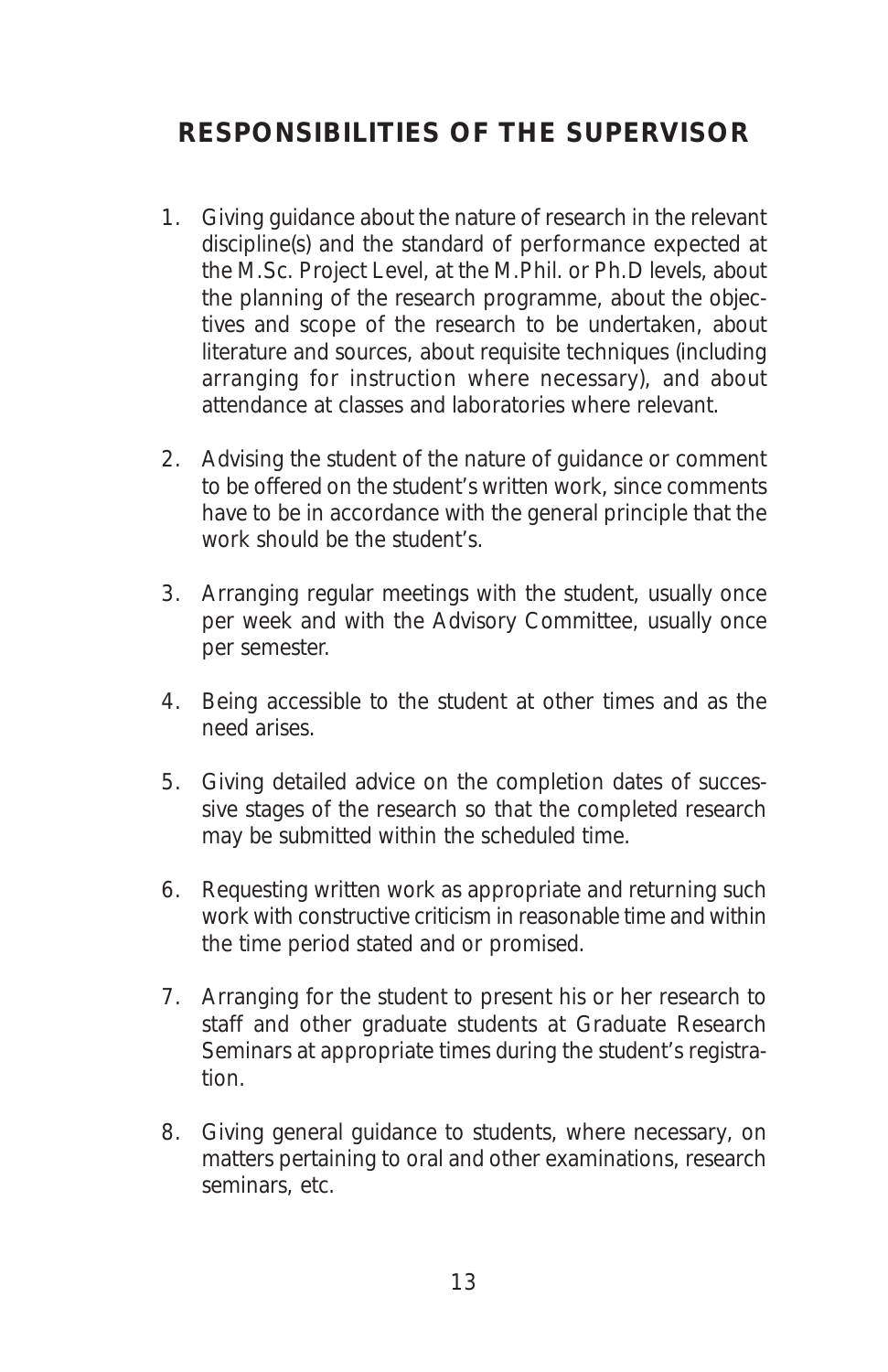- 9. Ensuring that the student is made aware of inadequacy of progress or of standard of work below that generally accepted; also reminding students of the time limits for the completion of the particular programme of study or research.
- 10. Paying particular attention to non-Campus or overseas students who may in the early stages need very frequent contact, and often advice of a seemingly elementary kind.
- 11. Having met with the Advisory Committee and the student, submit full reports every semester to the School for Graduate Studies and Research on the student's progress which the student must see. If the student is making insufficient progress, or the work is below standard, the Supervisor and the Advisory Committee should recommend whether the student should be allowed to continue or should be warned.
- 12. Reminding the student to act in accordance with University regulations governing entry to the thesis/research paper/ project report examination (normally three months before the expected date of submission of the thesis).
- 13. Making recommendations to the Head of Department on the nomination of the examiners of the student's thesis/ research paper/project report, (normally three months before the expected date of submission).
- 14. Ensuring that the final work of the student satisfies accepted standards of usage for scholarly writing, which includes standards of grammar, spelling, punctuation, references, footnotes, bibliography, and that the presentation conforms to the University's General Regulations (advising the student to consult the Thesis Guide).
- 15. Giving guidance and support to the student in the correction of the Thesis, Project Report, etc. as may have been required by the School for Graduate Studies and Research after the examination process has been completed and prior to the final acceptance of the Thesis.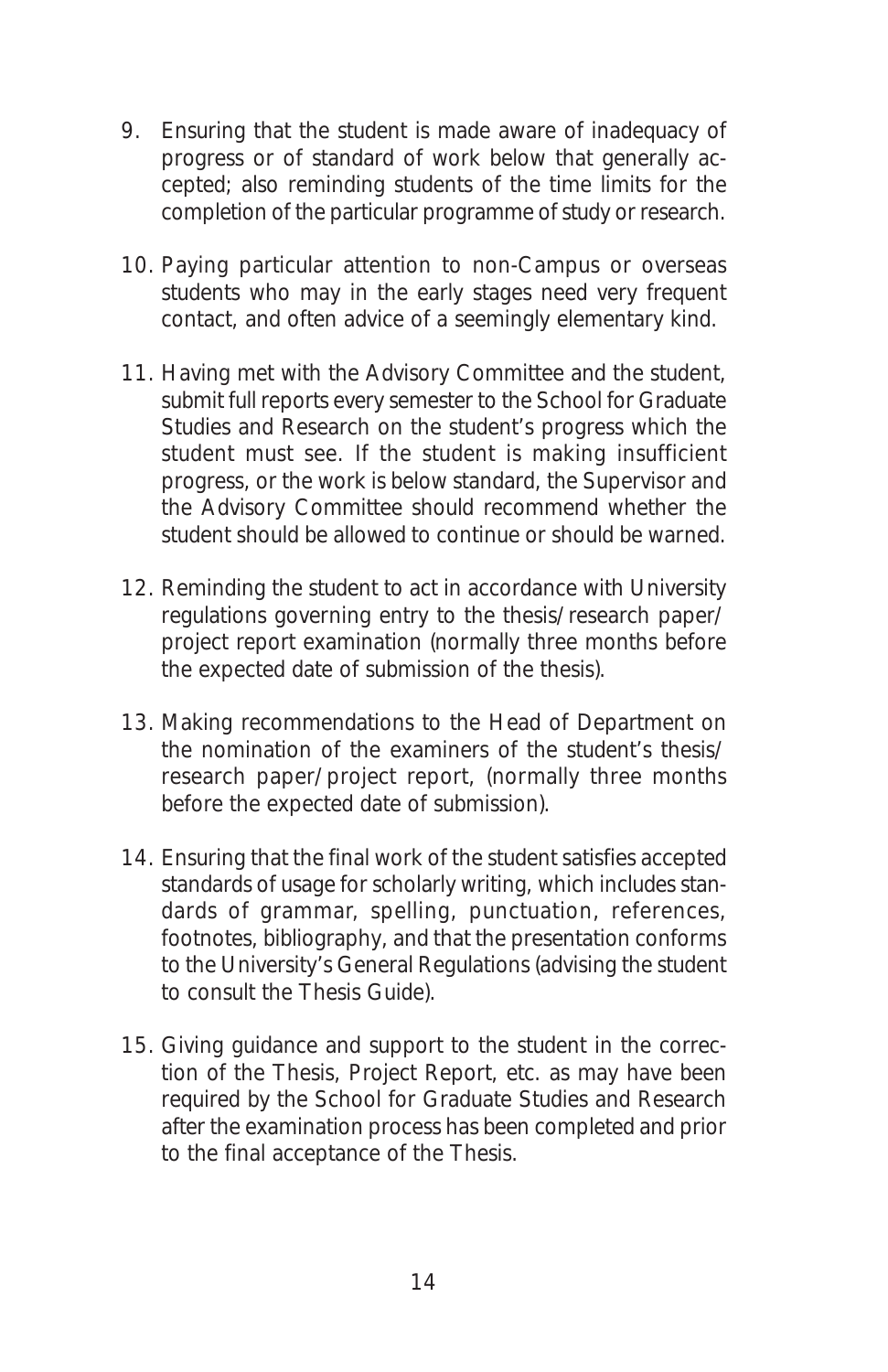- 16. Making representation to Head of Department, or to the Chairman, Campus Committee for Graduate Studies and Research, if an effective working relationship with the student has not been established.
- 17. Advising and assisting students on matters pertaining to the presentation of research findings at scholarly conferences, publication of findings in peer reviewed Journals, or in book form, etc.
- 18. Convening meetings at least once per semester of the Advisory Committee to review the progress of the student's research.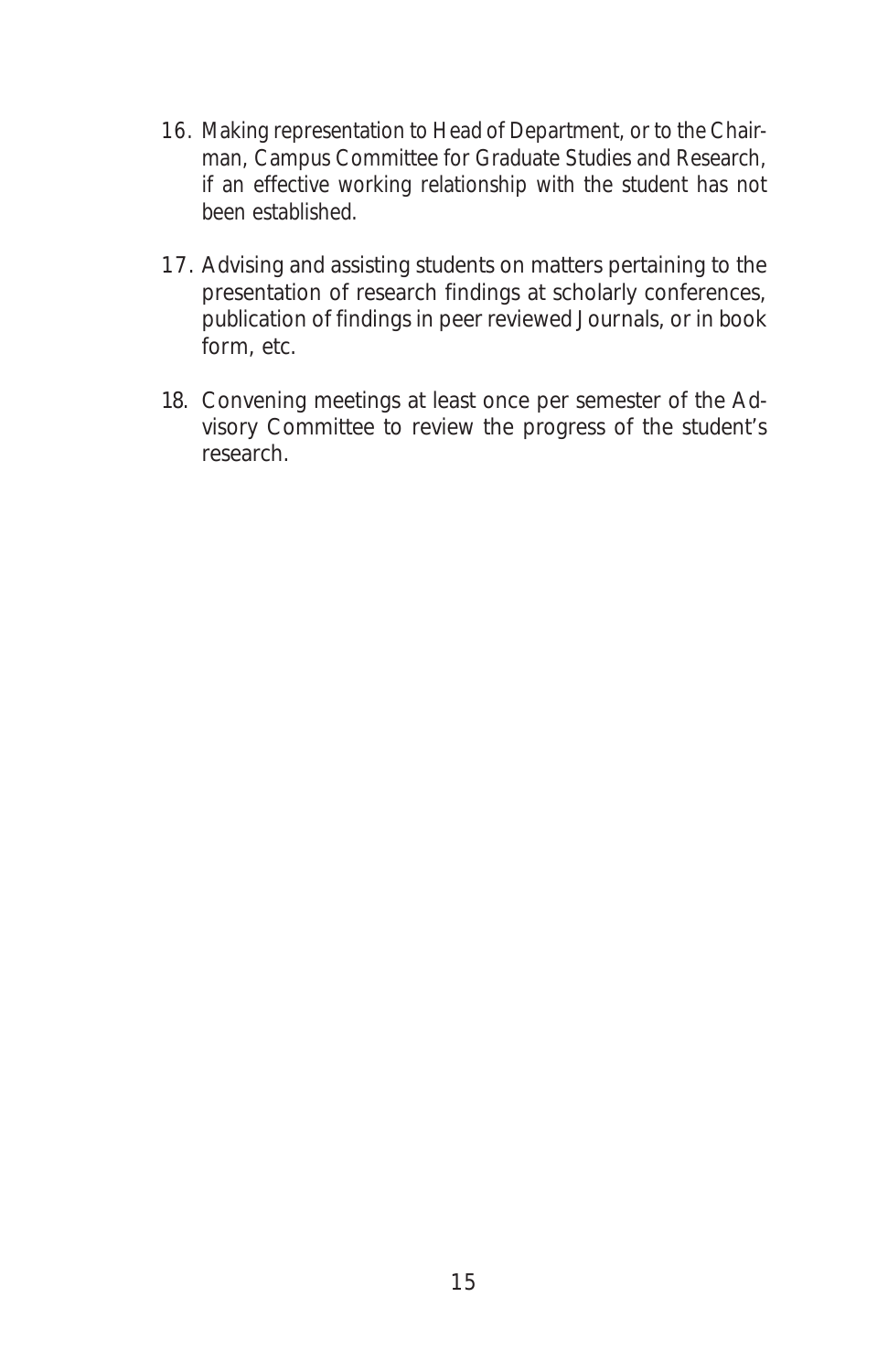### **RESPONSIBILITIES OF THE GRADUATE RESEARCH STUDENT**

- 1. Keeping the schedule of meetings agreed to with the Supervisor(s) and/or Advisory Committee.
- 2. Taking the initiative in raising with the Supervisor problems or difficulties, however elementary they may seem.
- 3. Seeking guidance and comment on the research programme as necessary.
- 4. Accepting and acting on the advice given by the Supervisor, unless the student, after careful consideration and discussion with the Supervisor, and for good reasons, decides otherwise.
- 5. Maintaining good progress in one's research in accordance with the schedule agreed to with the Supervisor.
- 6. Assisting the Supervisor and the Advisory Committee in the completion of the Semester's Progress Report.
- 7. Passing creditably and at the first attempt any Departmental or Qualifying courses which may have been prescribed.
- 8. Giving and participating in Graduate Research Seminars and other scholarly activities.
- 9. Making representation to the Head of Department if an effective working relationship is not established with the Supervisor or any member of the Advisory Committee or if, for reasons beyond the student's control, the work is not proceeding satisfactorily. If the Supervisor is also the Head of Department, making such representation to the Dean of the Faculty and then to Chairman, Campus Committee for Graduate Studies and Research, or to any member of the Campus Committee for Graduate Studies and Research.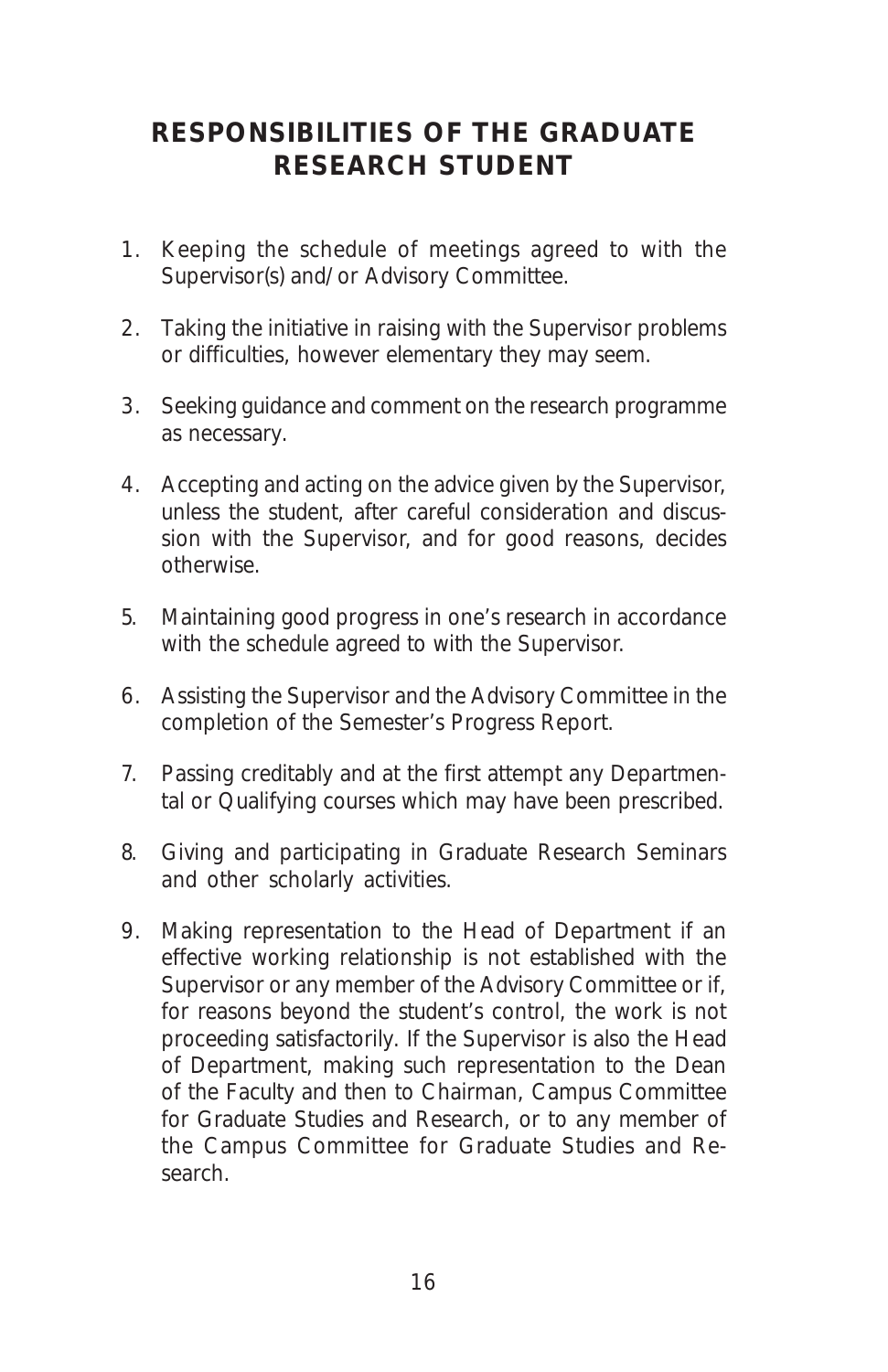- 10. Presenting written material as required by the supervisor in sufficient time to allow for comments and discussion before proceeding to the next stage; for example, in the preparation of a Thesis or Project Report.
- 11. Taking responsibility for the final presentation of the Thesis or Project Report in terms of writing, style, grammar, spelling, references, end/footnotes, bibliography.
- 12. Submitting a Thesis, Project Report or Dissertation within the time limits set by the University.
- 13. Familiarizing yourself with the rules and regulations of the University, particularly the **"General Regulations for Postgraduate Degrees"** and its **"Policy on Research Ethics"** for example.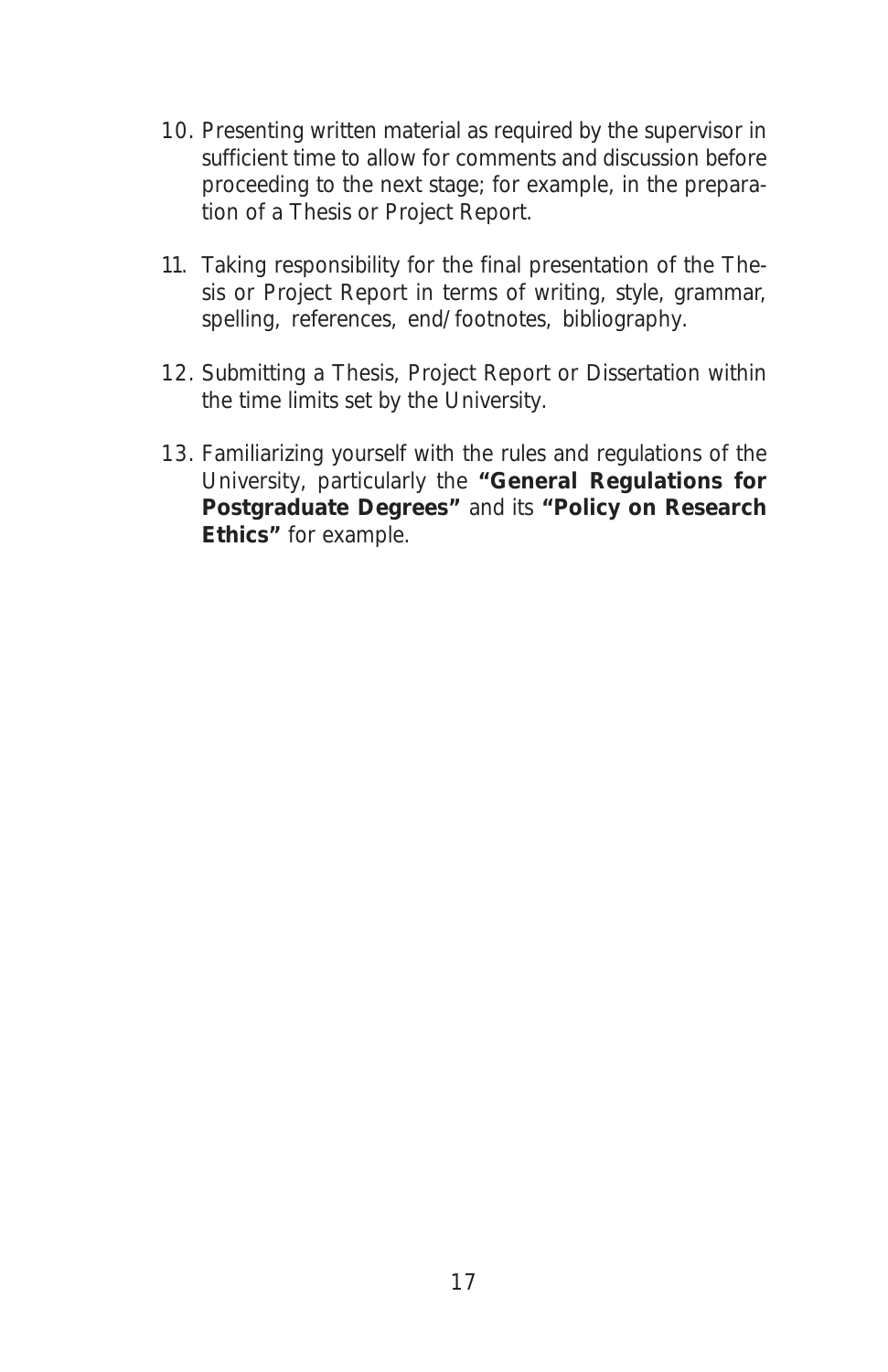### **ON COMMITTEES OF ADVISERS FOR GRADUATE RESEARCH STUDENTS**

#### **APPOINTMENT**

- 1. A Supervisor(s) and a Committee of Advisers are to be appointed by the School for Graduate Studies and Research for each graduate student registered at the University of the West Indies for a higher degree by research i.e. M.Phil. (or equivalent) and Ph.D. candidates.
- 2. Advisory Committees will be nominated by the Departmental Head, and appointed by the Dean, School for Graduate Studies and Research.
- 3. In keeping with normal practice, at the time of acceptance of an M.Phil. or Ph.D. candidate, Departments will nominate a Supervisor and where necessary Joint or Co-Supervisors to direct the graduate student's research.
- 4. The Advisory Committee should be appointed as soon as possible after the graduate student has begun Master's or Doctoral work and in general, no later than the end of the first semester of the student's registration in the programme.

#### **MEMBERSHIP**

- 1. The Advisory Committee shall be made up of at least three persons, including the Supervisor(s) of the student's research.
- 2. The Supervisor will serve as Chairperson of the Committee of Advisers.
- 3. Committee members may be drawn from a different Faculty Campus, or from outside the University (one member).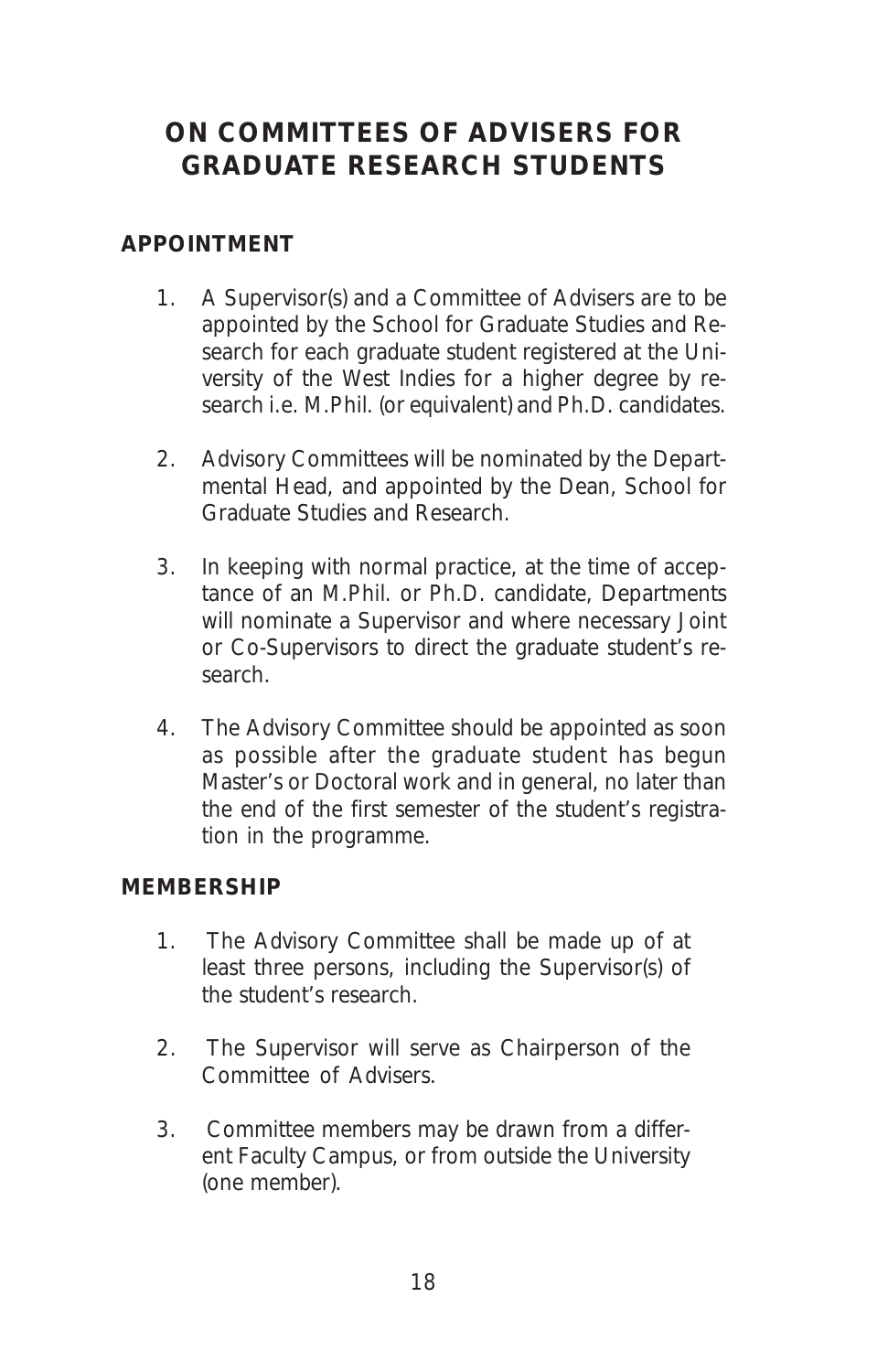#### **DUTIES AND RESPONSIBILITIES**

- 1. Advisory Committees will provide a wider boundary of experience, intellect, reasoning and scholarship, a resource upon which the graduate student may draw, beyond that of the Supervisor(s). The Supervisor(s) remains principally responsible for guiding and directing the research work of the student and for his or her academic development.
- 2. The Advisory Committee shall take all reasonable steps to assist the graduate student to overcome any difficulties he or she may be facing in completing the research programme in the stipulated time and to act as a source of advice and support.
- 3. The Advisory Committee will be convened as soon as possible after their appointment to review the background of the graduate student and to discuss and approve a programme of study and research, and plans for executing the same.
- 4. The Advisory Committee will review at least once per Semester the research progress of the graduate student to date, his/her expected results and to make suggestions to the graduate student for the completion of the research including thesis preparation.
- 5. The Committee will formally report each Semester through the Registrar to the Dean, School for Graduate Studies and Research on the progress of the graduate student and make appropriate recommendations, with a copy of the recommendations being provided for the student. The Committee's report will replace the existing Supervisor's report.
- 6. Members of the Advisory Committee will serve as evaluators of all Graduate Research Seminar(s) given by the student and in any upgrading of the Registration (M.Phil. to Ph.D.) exercise.